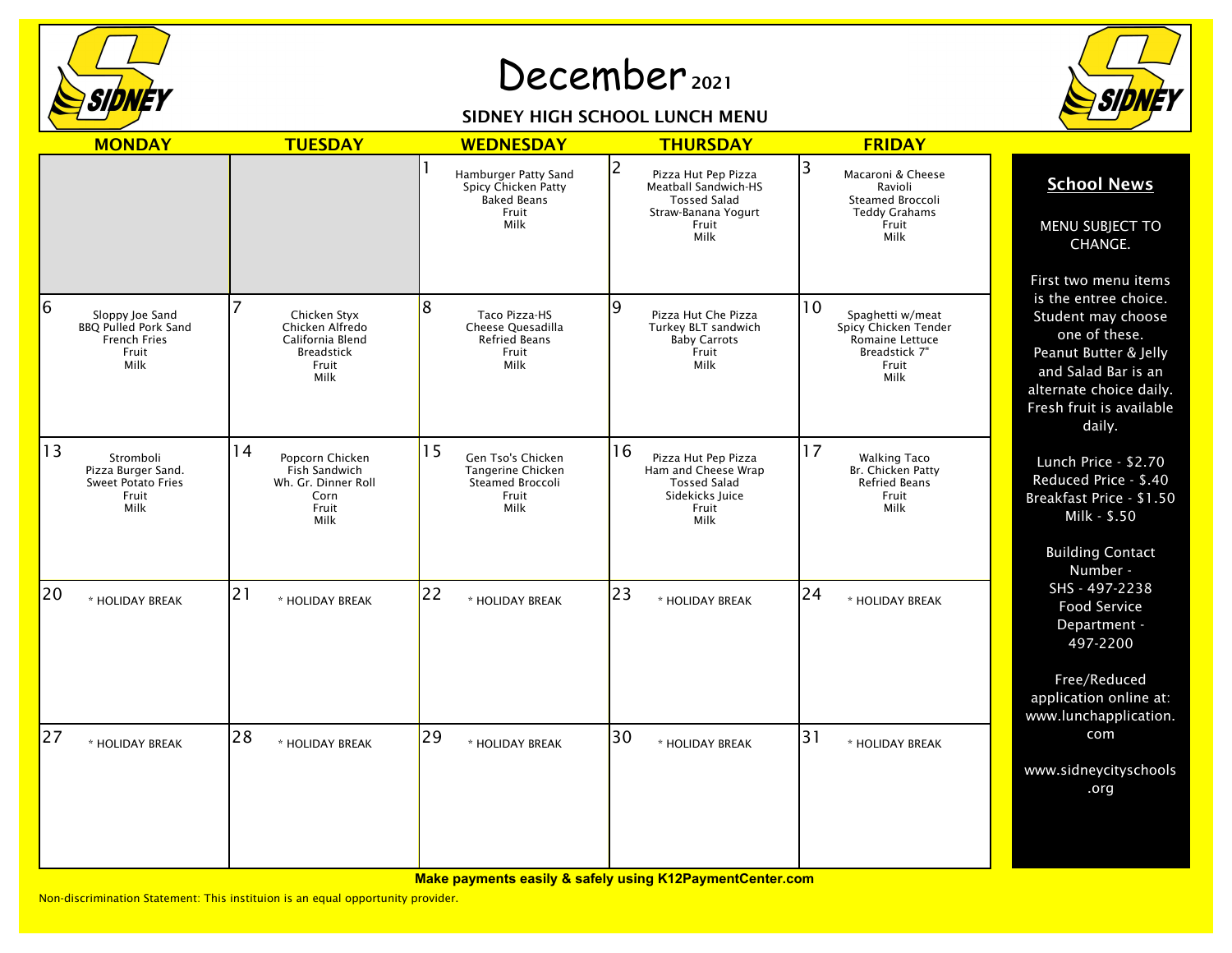| <b>Serving Date</b> | Recipe                                | <b>Allergens</b>            |
|---------------------|---------------------------------------|-----------------------------|
| 12/01/2021          | R-0255 - Milk                         | Milk                        |
|                     | R-0282 - Spicy Chicken Patty Sandwich | Wheat, Soybeans             |
|                     | R-0383 - Hamburger Patty HS           | Milk, Wheat, Soybeans       |
|                     | R-0471 - Uncrustable PB & J (HS)      | Peanuts, Wheat              |
|                     | R-0693 - Salad bar/choice             | Milk, Eggs, Wheat, Soybeans |
| 12/02/2021          | R-0255 - Milk                         | Milk                        |
|                     | R-0468 - Tossed Salad (HS)            | Milk, Eggs                  |
|                     | R-0471 - Uncrustable PB & J (HS)      | Peanuts, Wheat              |
|                     | R-0520 - Strawberry-Banana Yogurt     | Milk                        |
|                     | R-0656 - Pizza Hut Pep Pizza          | Milk, Wheat                 |
|                     | R-0693 - Salad bar/choice             | Milk, Eggs, Wheat, Soybeans |
|                     | R-0890 - Meatball Sandwich-HS         | Milk, Wheat, Soybeans (soy) |
| 12/03/2021          | R-0240 - Macaroni & Cheese            | Milk, Eggs, Wheat           |
|                     | R-0255 - Milk                         | Milk                        |
|                     | R-0274 - Ravioli                      | Eggs, Wheat                 |
|                     | R-0294 - Teddy Grahams                | Wheat, Soybeans (soy)       |
|                     | R-0471 - Uncrustable PB & J (HS)      | Peanuts, Wheat              |
|                     | R-0693 - Salad bar/choice             | Milk, Eggs, Wheat, Soybeans |
|                     | R-0716 - Sub bar                      | Eggs                        |
| 12/06/2021          | R-0255 - Milk                         | Milk                        |
|                     | R-0471 - Uncrustable PB & J (HS)      | Peanuts, Wheat              |
|                     | R-0693 - Salad bar/choice             | Milk, Eggs, Wheat, Soybeans |
|                     | R-0711 - Sloppy Joe Sand              | Soybeans                    |
| 12/07/2021          | R-0255 - Milk                         | Milk                        |
|                     | R-0357 - Breadstick                   | Wheat                       |
|                     | R-0371 - Chicken Alfredo              | Milk, Wheat, Soybeans       |
|                     | R-0390 - Chicken Fingers (Fryz)       | Wheat, Soybeans             |
|                     | R-0471 - Uncrustable PB & J (HS)      | Peanuts, Wheat              |
|                     | R-0693 - Salad bar/choice             | Milk, Eggs, Wheat, Soybeans |
|                     | R-0698 - Taco Bar Salad               | Milk, Wheat, Soybeans       |
| 12/08/2021          | R-0255 - Milk                         | Milk                        |
|                     | R-0471 - Uncrustable PB & J (HS)      | Peanuts, Wheat              |
|                     | R-0678 - Cheese Quesadilla            | Milk, Wheat, Soybeans       |
|                     | R-0693 - Salad bar/choice             | Milk, Eggs, Wheat, Soybeans |
|                     | R-0864 - Taco Pizza-HS                | Milk, Wheat, Soybeans       |
| 12/09/2021          | R-0255 - Milk                         | Milk                        |
|                     | R-0471 - Uncrustable PB & J (HS)      | Peanuts, Wheat              |
|                     | R-0657 - Pizza Hut Cheese Pizza       | Milk, Wheat                 |